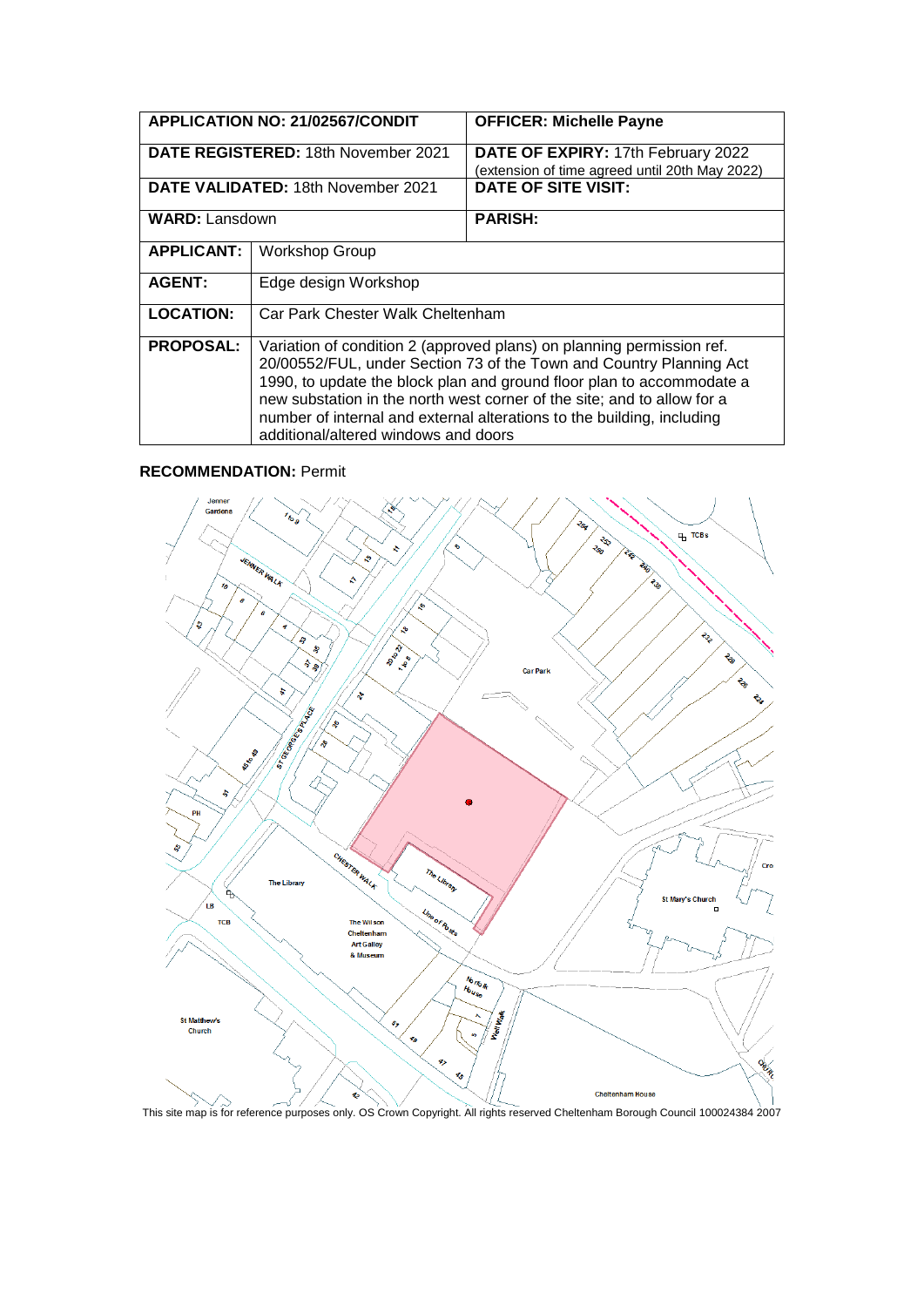# **1. DESCRIPTION OF SITE AND PROPOSAL**

- 1.1 The application site is relatively tucked away, located to the rear (north) of Cheltenham's Children's Library, with flatted residential properties to west, and a car park to the north with commercial properties on the High Street beyond. Vehicular access to the site is provided via Chester Walk, with pedestrian access more widely available via a number of footpaths.
- 1.2 To the east, the site adjoins the churchyard of Cheltenham Minster (St. Mary's). The Minster is a grade I listed building of mid-C12 origins, with later alterations and additions; it is Cheltenham's only surviving medieval building and is set approximately 30m from the application site. Other prominent listed buildings within the immediate vicinity include the grade II listed Library, Art Gallery and Museum, and Norfolk House; additionally there are some grade II listed lamp posts and tombs within the churchyard, whilst the standing cross is a scheduled monument. The site falls wholly within the Old Town Character Area of the Central Conservation Area.
- 1.3 Some members will recall that planning permission was granted in August 2020 for the construction of a 'Mixed Use Innovation Hub for the town centre' comprising flexible workspaces including a GFirst LEP 'Growth Hub' centre, a 300-person capacity performance arena, and community and education spaces. This approved scheme proposed a low carbon modular construction.
- 1.4 It was a revised scheme following the earlier grant of planning permission in June 2019 for a similar scheme that was to be largely created using recycled shipping containers.
- 1.5 This application is now seeking to vary condition 2 (approved plans) on planning permission ref. 20/00552/FUL, under Section 73 of the Town and Country Planning Act 1990, to update the block plan and ground floor plan to accommodate a new substation in the north west corner of the site (as required by Western Power Distribution); and to allow for a number of internal and external alterations to the building, including additional/altered windows and doors. The application also seeks to provide additional design detail to address conditions of the original permission.
- 1.6 The Planning Statement that accompanies the application sets out that:

*the minor amendments to the revised layout provides a more efficient design for access as well as overcoming the unforeseen requirement for the substation. We believe the revised still retains much of the approved scheme but has created a better building that is more refined in design aesthetically as well as thoroughly thought through in its principles of access and delivery.*

1.7 The additional Supporting Statement submitted during the course of the application provides further explanation for the changes, stating:

> *The alterations to the fenestration were made following an assessment of the sustainability credentials of the project. Additional windows have been added to the*  north elevation however there is no detrimental impact on the neighbouring *properties. All other windows were enlarged to increase daylight and reduce the need for artificial lighting.*

- 1.8 The application is at committee for reasons of transparency given the Council's interest in the land/development.
- 1.9 Works are now well underway on site and therefore this application is, in part, retrospective.
- 1.10 Members will visit the site on planning view.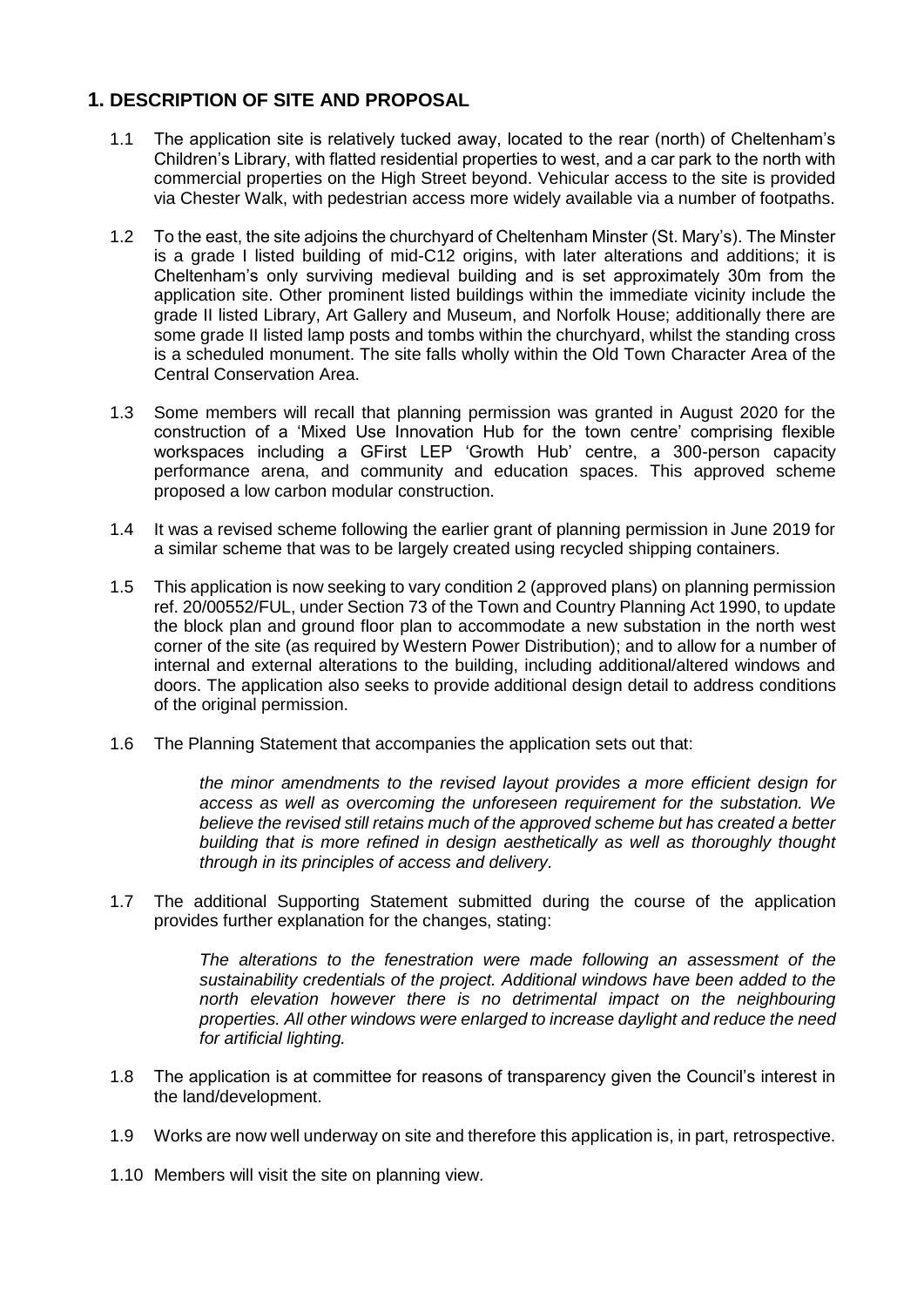## **2. CONSTRAINTS AND RELEVANT PLANNING HISTORY**

#### **Constraints:**

Airport Safeguarding over 45m Business Improvement District Conservation Area Core Commercial Area Principal Urban Area Residents Association Smoke Control Order

### **Relevant Planning History:**

**19/00204/FUL PERMIT 21st June 2019**  Proposed Mixed Use Innovation Hub for the town centre

**20/00552/FUL PERMIT 21st August 2020**  Proposed Mixed Use Innovation Hub for the town centre (revised scheme following grant of planning permission ref. 19/00204/FUL)

#### **21/01609/DISCON DISCHARGED 27th October 2021**  Discharge of conditions 3 (Construction Method Statement) and 4 (Operational Management Plan) of planning permission ref. 20/00552/FUL

## **3. POLICIES AND GUIDANCE**

### **National Planning Policy Framework 2021 (NPPF)**

Section 2 Achieving sustainable development Section 4 Decision-making Section 6 Building a strong, competitive economy Section 11 Making effective use of land Section 12 Achieving well-designed places Section 16 Conserving and enhancing the historic environment

### **Adopted Cheltenham Plan (CP) Policies**

D1 Design HE2 National and Local Archaeological Remains of Importance SL1 Safe and Sustainable Living GI3 Trees and Development

### **Adopted Joint Core Strategy (JCS) Policies**

SD1 Employment - Except Retail Development SD3 Sustainable Design and Construction SD4 Design Requirements SD8 Historic Environment SD14 Health and Environmental Quality INF1 Transport Network

### **Supplementary Planning Guidance/Documents**

Old Town Character Area Appraisal and Management Plan (2007)

## **4. CONSULTATION RESPONSES**

### **GCC Highways Development Management**

*3rd February 2022*

Gloucestershire County Council, the Highway Authority acting in its role as Statutory Consultee has undertaken a full assessment of this planning application. Based on the appraisal of the development proposals the Highways Development Management Manager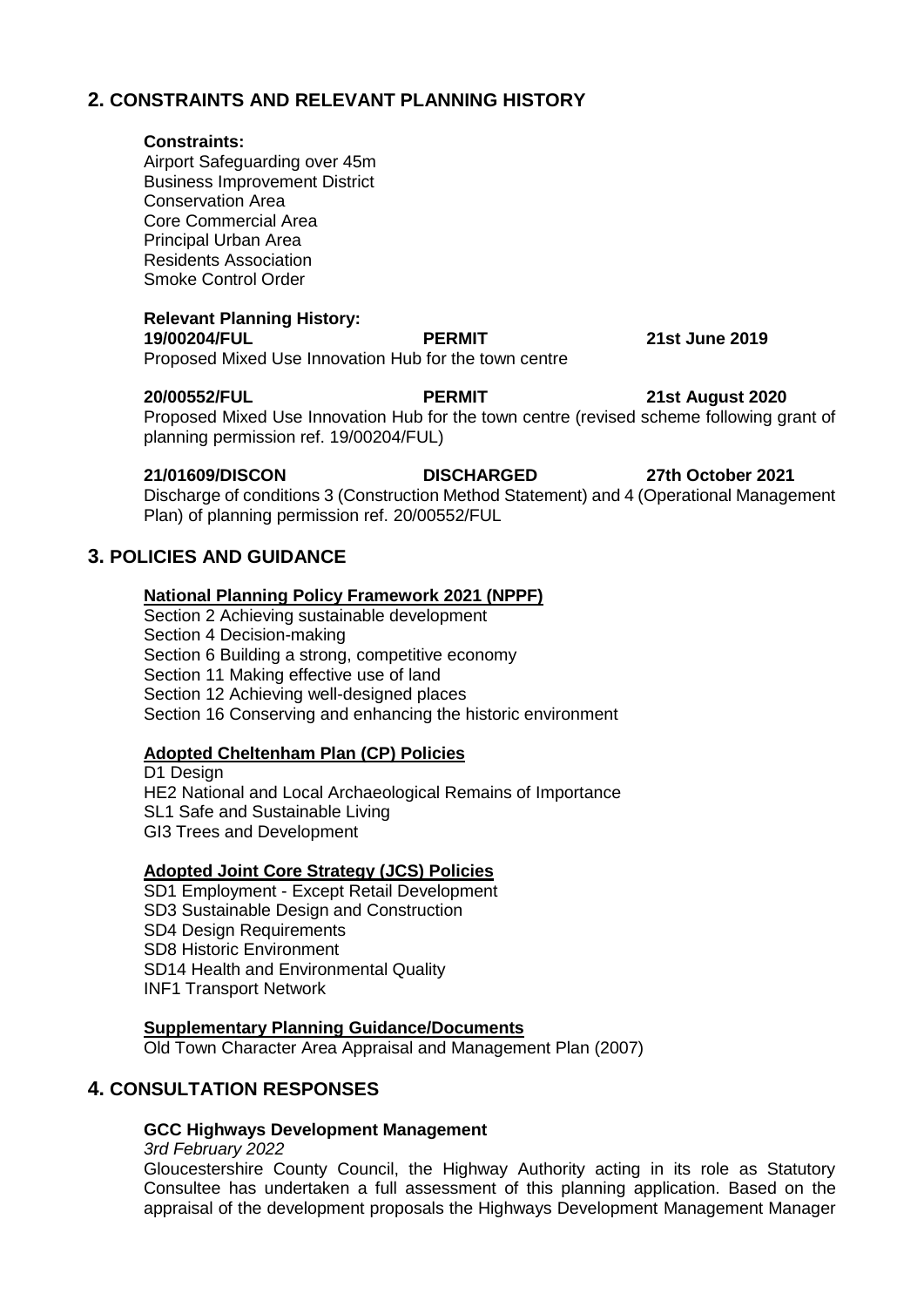on behalf of the County Council, under Article 18 of the Town and Country Planning (Development Management Procedure)(England) Order, 2015 has no objection.

The justification for this decision is provided below.

This application seeks to vary condition 2 of planning permission reference 20/00552/FUL, to update the plans to accommodate a new substation in the north west corner of the application site.

The original plans showed this area of the site would be used as a waste and recycling collection area, and the revision would replace this with a substation, with gates which would be adjacent to the highway. This would necessitate the gates to open out onto Chester Walk. Ordinarily, the Highway Authority requires any gates to be set back from the edge of the highway, however in this instance given that Chester Walk is not a through route for vehicles the operation of any gates is unlikely to result in any harm to highway safety by way of blocking the through flow of traffic. Furthermore, it would be expected that the substation would not require the regular opening of these gates on a daily basis. As such the Highway Authority would not wish to object to the application.

The Highway Authority has undertaken a robust assessment of the planning application. Based on the analysis of the information submitted the Highway Authority concludes that there would not be an unacceptable impact on Highway Safety or a severe impact on congestion. There are no justifiable grounds on which an objection could be maintained.

The Highway Authority therefore submits a response of no objection.

#### **Historic England**

#### *8th February 2022*

Thank you for your letter of 4 February 2022 regarding the above application for planning permission. On the basis of the information available to date, we do not wish to offer any comments. We suggest that you seek the views of your specialist conservation and archaeological advisers, as relevant.

It is not necessary for us to be consulted on this application again, unless there are material changes to the proposals. However, if you would like detailed advice from us, please contact us to explain your request.

### **County Archaeology**

#### *9th December 2021*

Thank you for consulting the archaeology department on this application. Our previous comment on application 20/00552/FUL advised on the archaeological potential within the proposed development site and recommended that an assessment of the archaeological implications should be provided. I cannot see that this information was provided and the scheme was subsequently permitted. I am therefore unclear whether some aspects of the proposed design changes have the potential to impact on belowground archaeological remains such as the proposed foul drainage (significant remains considered to lie at approx. 0.95m in depth).

I recommend that an archaeological Watching Brief is maintained on any new design details that have the potential to impact archaeological remains. To facilitate the archaeological work I recommend that a condition based on model condition 55 from Appendix A of Circular 11/95 is attached to any planning permission which may be given for this development, ie;

'No development shall take place within the application site until the applicant, or their agents or successors in title, has secured the implementation of a programme of archaeological work in accordance with a written scheme of investigation which has been submitted by the applicant and approved in writing by the local planning authority'.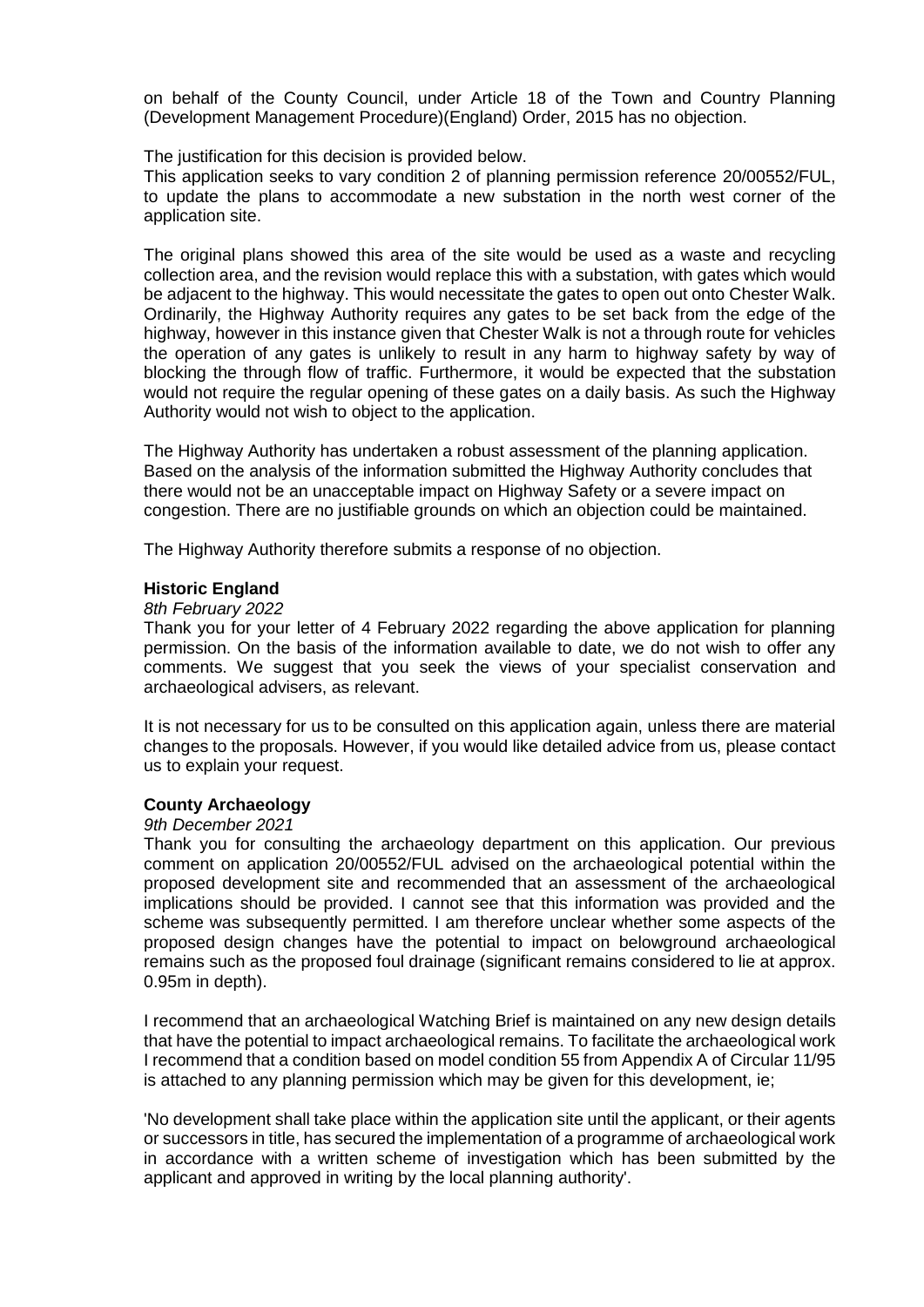Reason: It is important to agree a programme of archaeological work in advance of the commencement of development, so as to make provision for the investigation and recording of any archaeological remains that may be destroyed by ground works required for the scheme. The archaeological programme will advance understanding of any heritage assets which will be lost, in accordance with paragraph 205 of the National Planning Policy Framework

I have no further observations to make on this application.

#### **Environmental Health**

*31st January 2022* No adverse comments.

#### **Heritage and Conservation**

*17th January 2022* No observations.

## **5. PUBLICITY AND REPRESENTATIONS**

- 5.1 Letters of notification were sent out to 25 neighbouring properties on receipt of the application. In addition, site notices were posted adjacent to the site, and an advert published in the Gloucestershire Echo. Additional consultation was carried out following an amendment to the description of development, and on receipt of revised/additional information.
- 5.2 Two representations have been received in response to the publicity, raising concerns over height of the building; the windows that have been installed in the west elevation; and the proposed cladding. The comments have been circulated in full to members.

## **6. OFFICER COMMENTS**

- 6.1 Planning Practice Guidance (Paragraph: 001 Reference ID: 17a-001-20140306) acknowledges that *"New issues may arise after planning permission has been granted, which require modification of the approved proposals"* and that where less substantial changes are proposed, an application seeking a minor material amendment may be submitted under Section 73 of the Town and Country Planning Act 1990. If granted, a section 73 application results in a new, independent planning permission which sits alongside the original permission.
- 6.2 As such, the only consideration when determining this application is the acceptability of the proposed changes as an amendment to the approved scheme in terms of design, impact on the historic environment, and neighbouring amenity. The general principle of development has been firmly established through the previous granting of planning permission. This report should therefore be read in conjunction with the officer reports which accompany those applications (appended to this report).

### *Design*

- 6.3 Overall, from a design perspective, officers are satisfied that the building now proposed is not substantially different from that originally approved. It is acknowledged that the appearance of the building will be altered somewhat as a result of the proposed external revisions but the general scale and massing of the building, and its footprint within the site is very similar to that previously approved.
- 6.4 Additionally, the external facing and roofing materials now proposed are not too dissimilar from those originally proposed. The building was always intended to be clad in metal trapezoidal cladding; with the event space clad in insulated polycarbonate cladding to give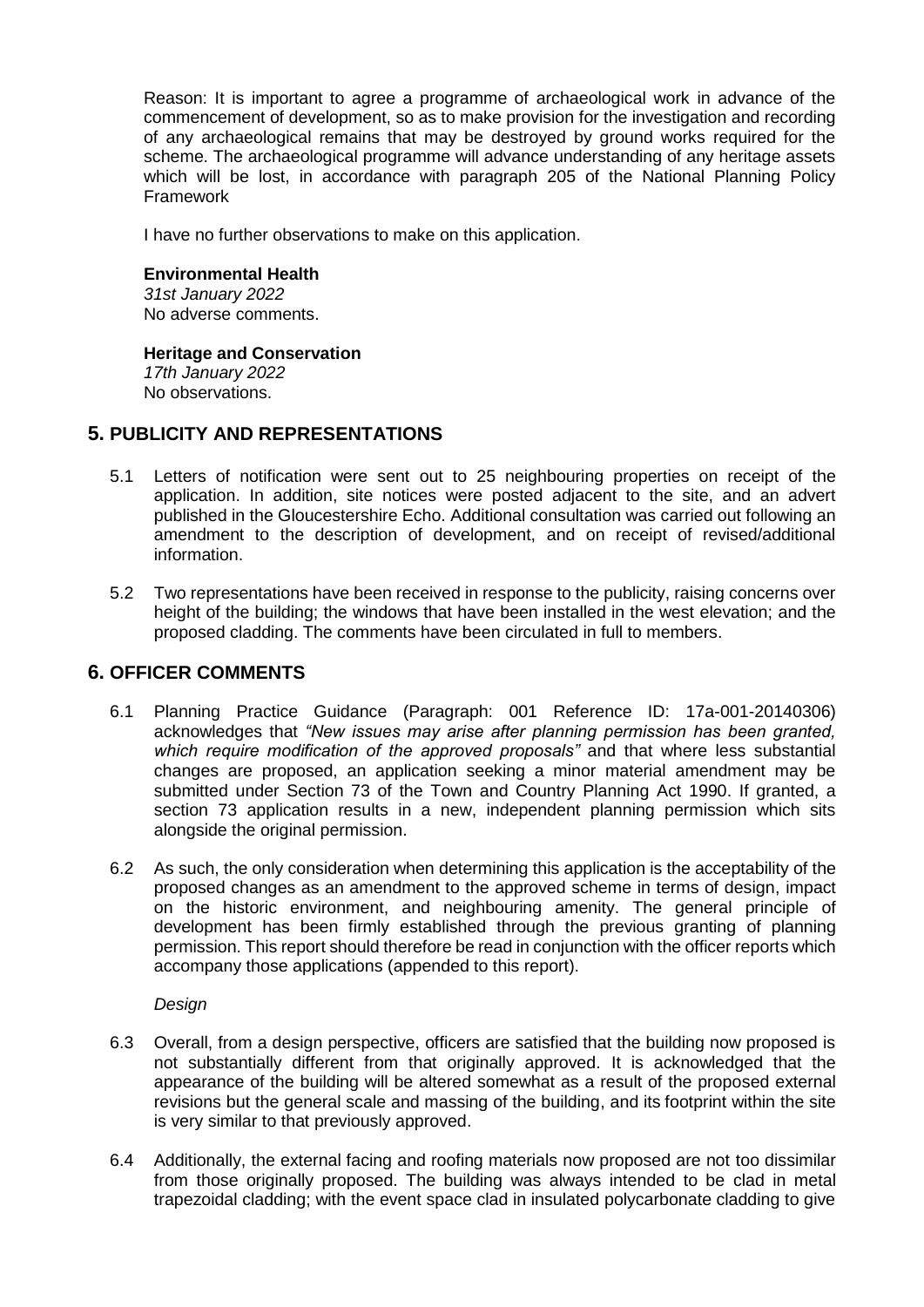it its own distinct identity. Similarly, a uniform colour finish (off white) was proposed for the external cladding; albeit the subtle pops of colour (green) in the framing for the glazing, external stair etc. have now been omitted. As such, officers are confident that the building will continue to represent an interesting and contemporary piece of architecture in this sensitive location.

6.5 The need to incorporate the new substation has resulted in the need to relocate refuse and cycle storage facilities within the site; but sufficient capacity can still be achieved. In addition, some parking spaces have been lost but provision will still be made for two disabled parking spaces with electric car charging points. The changes have been reviewed by the County Highways Development Management Team who raise no objection.

#### *Impact on the historic environment*

- 6.6 Historic England and the Conservation Officer have not offered any comments on the revised proposals; Historic England advising that any additional impact on the setting of the Minster is not sufficient for them to comment on, whilst acknowledging the marginal reduction in height, which they support.
- 6.7 Officers are therefore satisfied that the revised proposals will not result in any significant harm to the setting of the Minster, or wider conservation area, but will continue to make a positive contribution; particularly in conjunction with the recently approved enhancements to the Minster grounds.

#### *Amenity*

- 6.8 Concerns have been raised by a neighbouring resident in relation to the windows on the west elevation and these have been duly noted; however, the glazing in this elevation was not identified as being obscurely glazed in the previously approved scheme. That said, some of the upper floor windows in this elevation were annotated to be fixed. It is therefore considered reasonable and necessary to impose a condition to require the upper floor windows in this elevation to be non-opening.
- 6.9 The additional windows to the north elevation will overlook the adjacent car park and do not pose any significant amenity concerns.
- 6.10 The Environmental Health Team have reviewed the amended proposals and, having sought additional clarification in relation to the sound insulation for the performance space, raise no objection.

### *Other considerations*

- 6.11 As set out in the Equalities Act 2010, all public bodies, in discharging their functions must have "due regard" to the Public Sector Equalities Duty (PSED). There are three main aims:
	- Removing or minimising disadvantages suffered by people due to their protected characteristics;
	- Taking steps to meet the needs of people with certain protected characteristics where these are different from the needs of other people; and
	- Encouraging people with certain protected characteristics to participate in public life or in other activities where participation is disproportionately low.
- 6.12 Whilst there is no absolute requirement to fully remove any disadvantage, the duty is to have "regard to" and remove OR minimise disadvantage and in considering the merits of this planning application the planning authority has taken into consideration the requirements of the PSED.
- 6.13 In the context of the above PSED duties, this proposal is considered to be acceptable.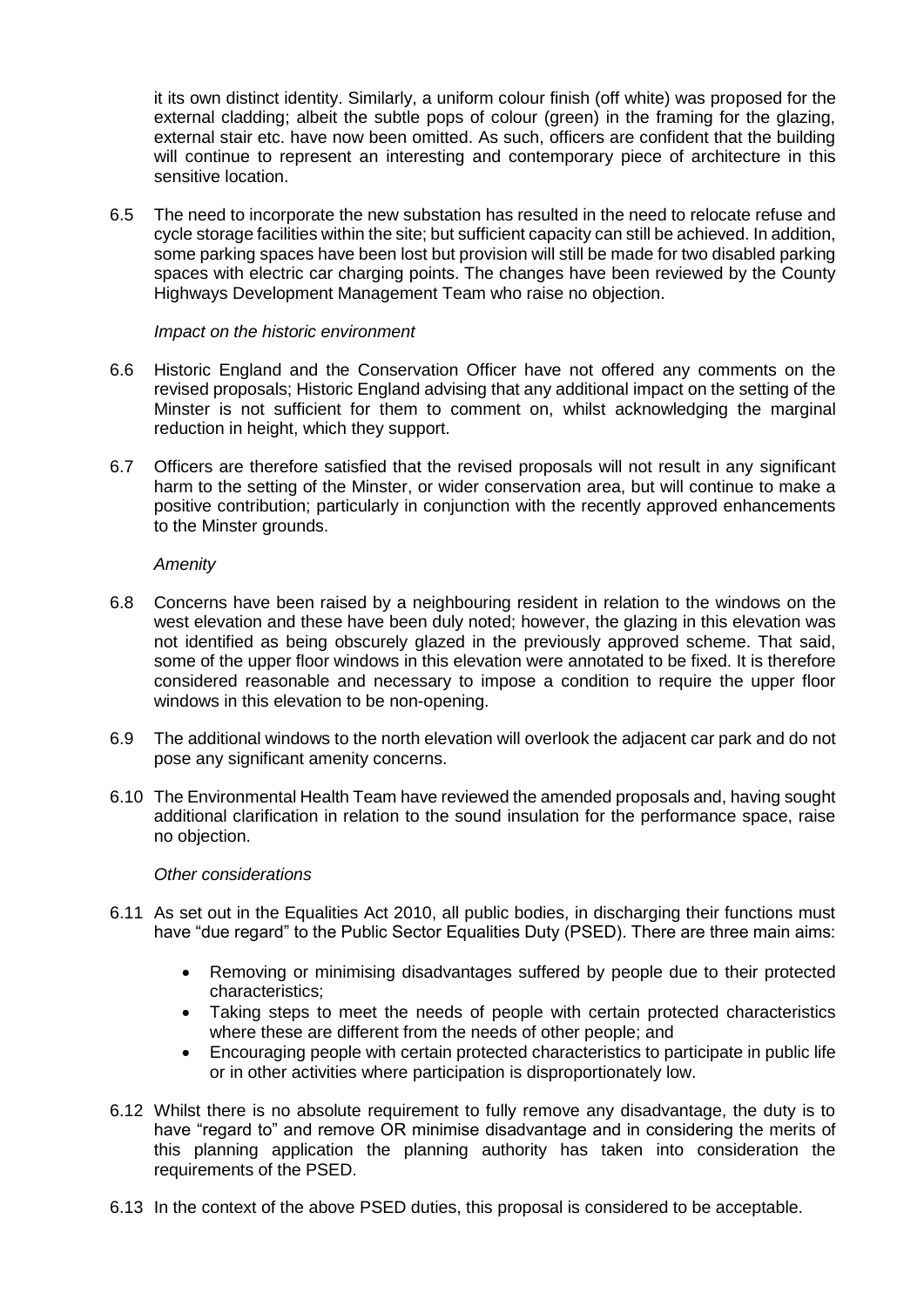# **7. CONCLUSION AND RECOMMENDATION**

- 7.1 Overall, officers are satisfied that the revised scheme is not substantially different from that originally approved; and the proposed changes will not result in any significant additional harm to the historic environment, or neighbouring amenity.
- 7.2 The recommendation therefore is to grant planning permission subject to the following schedule of conditions which reflects those previously imposed but has been updated where necessary.

# **8. CONDITIONS**

1 The planning permission hereby granted shall be carried out in accordance with the approved plans listed in Schedule 1 of this decision notice.

Reason: For the avoidance of doubt and in the interests of proper planning.

2 The Operational Management Plan previously approved under application ref. 21/01609/DISCON shall be strictly adhered to at all times.

Reason: To safeguard the amenities of adjacent residential and/or other noise sensitive properties, having regard to policy SL1 of the Cheltenham Plan (2020) and policy SD14 of the Joint Core Strategy (2017).

3 Notwithstanding the approved plans, and the provisions of The Town and Country Planning (General Permitted Development) (England) Order 2015 (or any order revoking and/or re-enacting that order), the upper floor windows to the west elevation shall at all times be non-opening.

Reason: To safeguard the amenities of adjacent properties, having regard to adopted policy SL1 of the Cheltenham Plan (2020) and adopted policy SD14 of the Joint Core Strategy (2017).

4 Prior to their installation, technical details of all flues, ducting, extract system, filters etc. and their continuing operation shall be submitted to and approved in writing by the Local Planning Authority.

Reason: To safeguard the amenities of adjacent properties, having regard to policy SL1 of the Cheltenham Plan (2020) and policy SD14 of the Joint Core Strategy (2017).

5 Prior to first beneficial use of the development, refuse and recycling storage facilities shall be provided in accordance with the approved plans. Such areas shall not be used for any purpose other than the storage of refuse and recycling and shall remain free of obstruction for such use at all times. All refuse and recycling shall be stored in appropriate containers in the refuse and recycling storage facility unless awaiting collection.

Reason: In the interests of sustainable waste management and recycling, having regard to Policy W36 of the Gloucestershire Waste Local Plan.

6 Prior to first beneficial use of the development, vehicular parking and turning facilities shall be provided in accordance with the approved plans. Such areas shall not be used for any purpose other than the parking and turning of vehicles and shall remain free of obstruction for such use at all times. The car parking spaces shall be designed to enable charging of plug-in and other ultra-low emission vehicles in safe, accessible and convenient locations.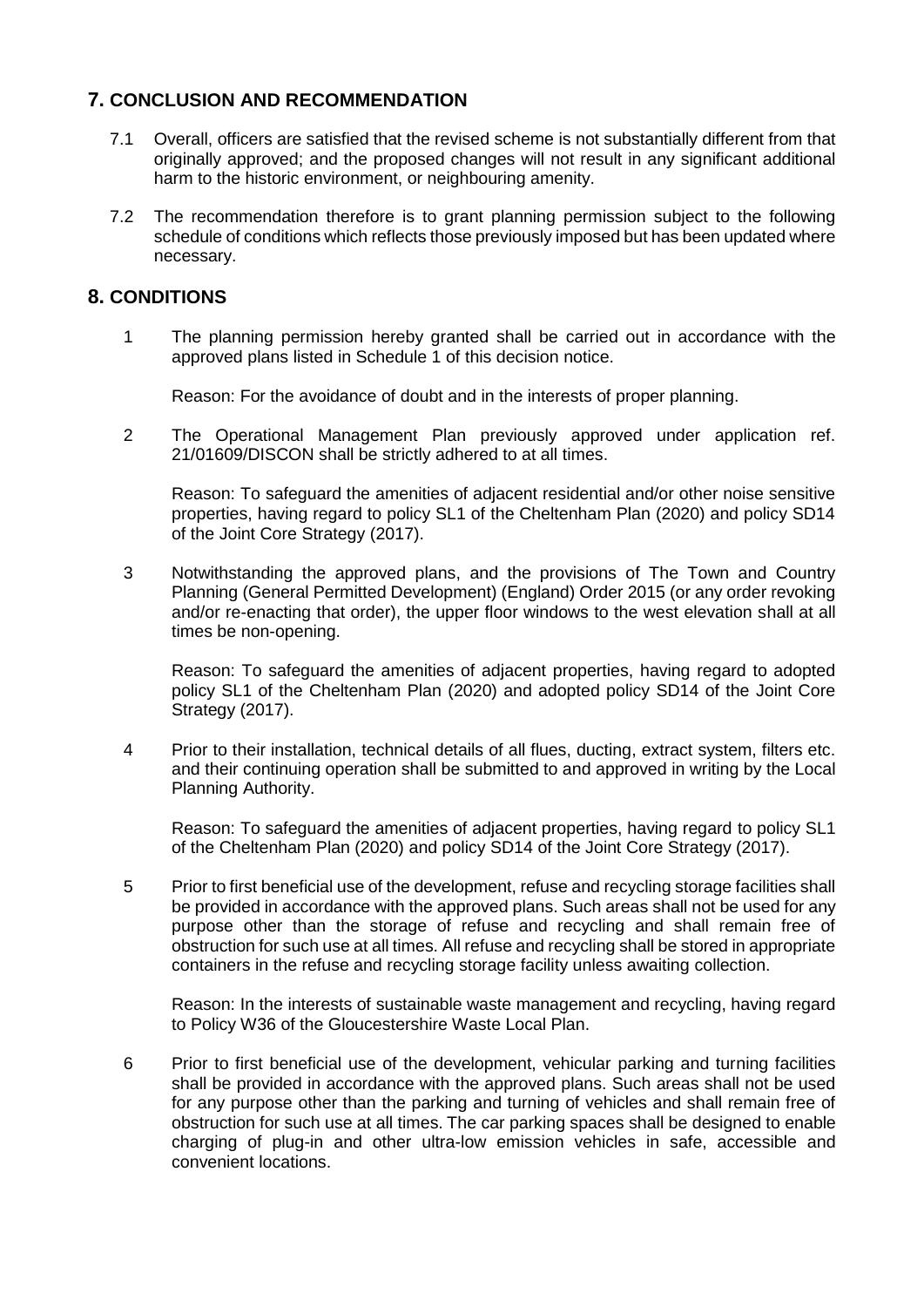Reason: To ensure the adequate provision of car parking within the site and to promote sustainable travel, having regard to policy INF1 of the Joint Core Strategy (2017), and paragraphs 110 and 112 of the National Planning Policy Framework (2021).

7 Prior to first beneficial use of the development, secure and covered cycle storage facilities shall be provided in accordance with the approved plans. The cycle storage shall thereafter be retained available for such use in accordance with the approved plans at all times.

Reason: To give priority to cycle movements by ensuring the adequate provision and availability of cycle parking, to promote cycle use and to ensure that appropriate opportunities for sustainable transport modes have been taken up, having regard adopted policy INF1 of the Joint Core Strategy (2017) and paragraphs 110 and 112 of the National Planning Policy Framework (2021).

8 Prior to first beneficial use of the development, a detailed Lighting Scheme, including predicted light levels at neighbouring residential properties, shall be submitted to and approved in writing by the Local Planning Authority.

Reason: To safeguard the amenities of adjacent properties, having regard to policy SL1 of the Cheltenham Plan (2020) and policy SD14 of the Joint Core Strategy (2017).

9 Prior to first beneficial use of the non-Class E floorspace, the proposed opening hours for the non-Class E floorspace shall be submitted to and approved in writing by the Local Planning Authority. The non-Class E floorspace shall thereafter only be open to customers between the agreed hours.

Reason: To safeguard the amenities of the area, having regard to policy SL1 of the Cheltenham Plan (2020) and policy SD14 of the Joint Core Strategy (2017).

10 Prior to the installation of any advertisements on the development hereby approved, a detailed Advertisement Strategy shall be submitted to and approved in writing by the Local Planning Authority. All advertisements shall thereafter be implemented in accordance with the agreed strategy.

Reason: To ensure that the development is sensitive to its surroundings, having regard to policies D2 and HE3 of the Cheltenham Plan (2020) and policies SD4 and SD8 of the Joint Core Strategy (2017).

## **INFORMATIVES**

1 In accordance with the requirements of The Town and Country Planning (Development Management Procedure) (England) Order 2015 and the provisions of the NPPF, the Local Planning Authority adopts a positive and proactive approach to dealing with planning applications and where possible, will seek solutions to any problems that arise when dealing with a planning application with the aim of fostering the delivery of sustainable development.

At the heart of this positive and proactive approach is the authority's pre-application advice service for all types of development. Further to this however, the authority publishes guidance on the Council's website on how to submit planning applications and provides full and up-to-date information in relation to planning applications to enable the applicant, and other interested parties, to track progress.

In this instance, having had regard to all material considerations, the application constitutes sustainable development and has therefore been approved in a timely manner.